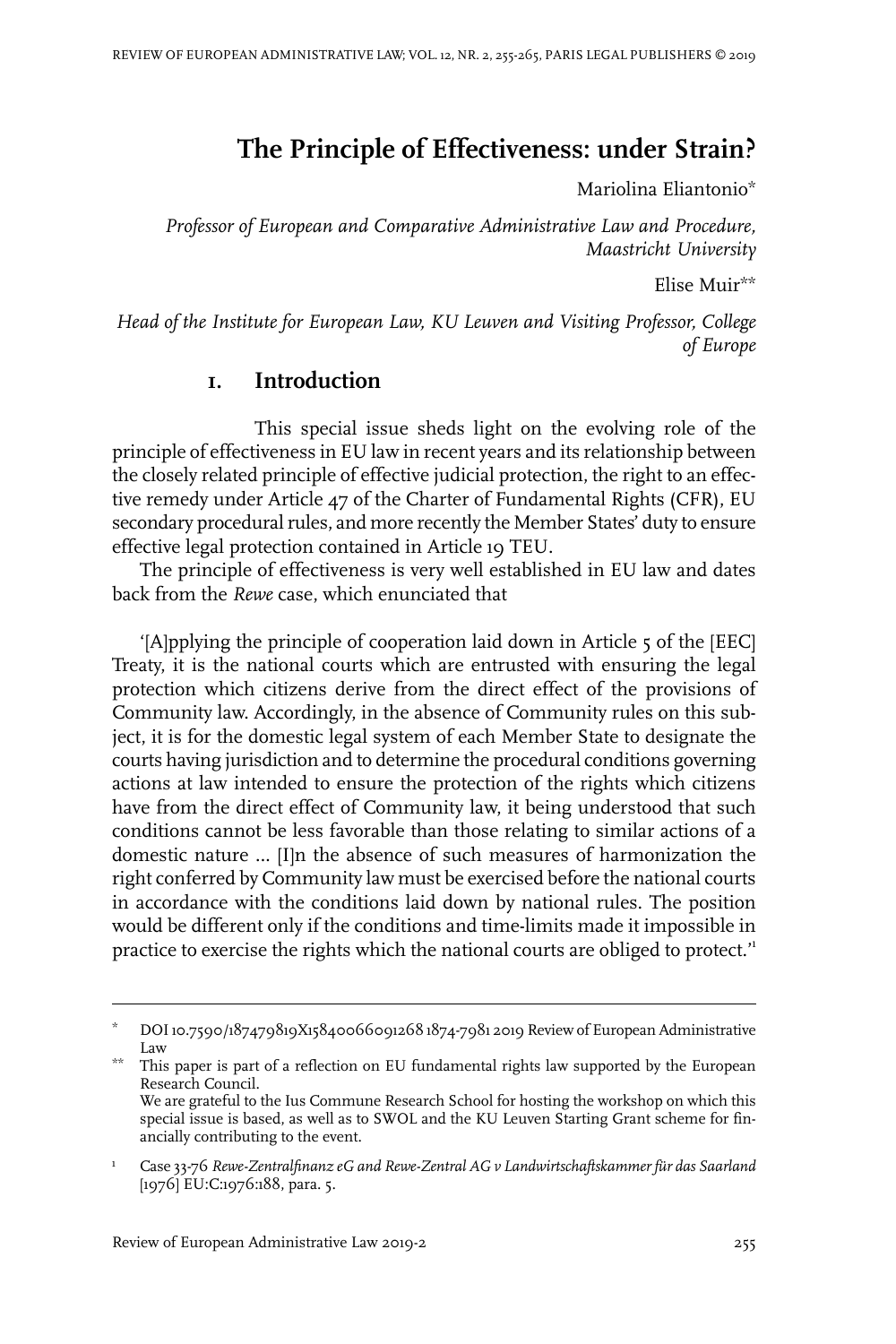In the *Johnston* case, the Court of Justice of the European Union (the 'Court') introduced for the first time the principle of effective judicial protection, which was originally referred to as a principle which underlies the constitutional traditions common to the Member States and which is laid down in Articles 6 and 13 of the European Convention for the Protection of Human Rights and Fundamental Freedoms.<sup>2</sup>

The Court has not always treated the principles of effectiveness (*Rewe,* above) and effective judicial protection (*Johnston,* above) separately and as entailing different tests,<sup>3</sup> and the difference between them has not been entirely straightforward, as pointed out by the doctrine.<sup>4</sup> Further layers of complexity are created by the Court's references to other expressions such as the so-called '*effet utile*' – used in the French language to refer to a broader interpretative principle but confusingly also referred to as 'effectiveness' in English;<sup>5</sup> and the notion of 'full effectiveness' of EU law, which has sometimes been used by the Court to enhance the intensity of the control on national procedural autonomy.<sup>6</sup>

This colourful (or blurry, depending on the personal chromatic taste) picture has been further complicated by the addition, through the Lisbon Treaty, of

Case 222/84 *Marguerite Johnston v Chief Constable of the Royal Ulster Constabulary* [1986] EU:C:1986:206. 2

See, for example, the statement in *Impact,* where it was held that the 'requirements of equivalence and effectiveness, [...]*embody the general obligation* on the Member States to ensure judicial 3 protection of an individual's rights under Community law' (emphasis added). Case C-268/06 *Impact* [2008] EU:C:2008:223, para. 47. Compare *Impact* with the statement of an almost contemporary case, *Mono Car Styling:* 'Thus, whilst it is, in principle, for national law to determine an individual's standing and legal interest in bringing proceedings, Community law nevertheless requires, *in addition to* observance of the principles of equivalence and effectiveness, that the national legislation does not undermine the right to effective judicial protection' (emphasis added). Case C-12/08 *Mono Car Styling SA, in liquidation v Dervis Odemis and Others* [2009] EU:C:2009:466, para. 49.

S. Prechal and R. Widdershoven, 'Redefining the Relationship between "Rewe-effectiveness" and Effective Judicial Protection' (2011) 2 *Review of European Administrative Law* 31; A. Arnull, 4 'The Principle of Effective Judicial Protection in EU Law: An Unruly Horse?' (2011) 36 *European* Law Review<sup>5</sup>1; C. Lacchi, 'Multilevel judicial protection in the EU and preliminary references' (2016) 53 *Common Market Law Review* 679.

Olivier Dubos convincingly distinguishes between *effet utile* as an interpretative principle, and *effectivité* as a rule used to frame national procedural autonomy. See O. Dubos, 'L'effet utile et  $\leq$ l'effectivité dans l'Union européenne: identification normative', in A. Bouveresse and D. Ritleng (eds), *L'effectivité du droit de l'Union européenne* (Bruylant 2018) 49.

The importance to preserve the 'full effectiveness' of EU law was for instance enunciated in Case C-213/89 *Factortame* [1990] EU:C:1990:257, para. 21; Case C-46/93 *Brasserie du pêcheur* 6 [1996] EU:C:1996:79, paras 20, 39, 52 and 72; Case C-69/10 *Samba Diouf* [2011] EU:C:2011:524, para. 60. See, for an overview of the case law relating to the principle of effectiveness and the requirement of full effectiveness of EU law, which might be qualified as 'enigmatic and even illogical': K. Havu, 'EU law in Member State courts: Adequate judicial protection and effective application - ambiguities and *nonsequiturs* in guidance by the Court of Justice' (2016) 8 *Contemporary Readings in Law and Social Justice* 158, 176. See further also J. Krommendijk, 'Is there light on the horizon? The distinction between "*Rewe* effectiveness" and the principle of effective judicial protection in Article 47 of the Charter after *Orizzonte*' (2016) 53 *Common Market Law Review* 1395, 1404.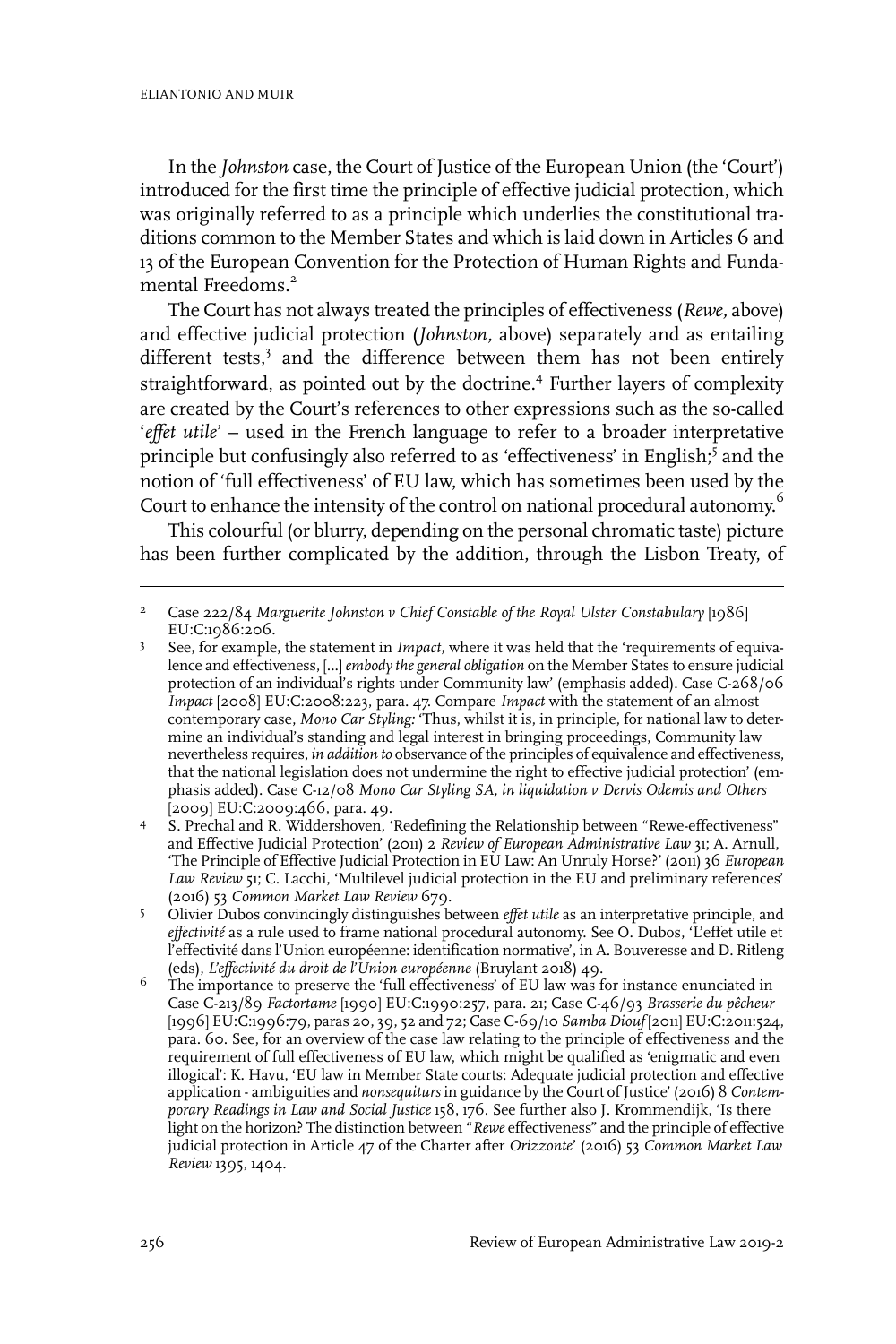Article 47 of the Charter of Fundamental Rights, which enshrines the fundamental right to an effective remedy, and Article 19 TEU, on the basis of which Member States are required to ensure effective legal protection.<sup>7</sup>

The incremental creation of this complex layer of rights and principles which, to different extents, all serve to ensure that EU law is effectively enforced at national level and that individual rights stemming from EU law are effectively protected by national courts, deserves today a renewed attention, especially as a consequence of two sets of developments. First, because of the fact that the principle of effectiveness is increasingly often being used *alongside* other powerful constitutional principles, such as the fundamental right to an effective remedy enshrined in Article 47 of the Charter of Fundamental Rights. Secondly, because the principle of effectiveness *co-exists* with the multiplication of provisions of EU secondary legislation designed to equally support the effective implementation of EU law at domestic level.

In reaction to this twofold dynamic, this special issue asks: is the principle of effectiveness in the process of losing its constitutional relevance? It will be argued in this concluding article that, despite the challenges identified above, the concern for the effectiveness of EU law remains a powerful driving force behind the development of EU law, and that the principle of effectiveness still has a specific and autonomous added value in a number of settings. As emerges from the contributions to this special issue, although other constitutional concepts increasingly complement – or compete with – the principle of effectiveness, the latter has not lost its relevance (Section 2). It is only when detailed rules of secondary law exist that the principle is often left in the background (Section 3), although there too, the principle remains relevant. This article finishes with a set of broader reflections on the risks that may derive from the co-existence of legislative and constitutional versions of the same right in the increasingly dense legal landscape for the protection of fundamental rights (Section 4).

#### **2. Constitutional concepts co-existing with the principle of effectiveness**

The first set of pressures placed on the principle of effectiveness relates to the interplay between different sources at the level of EU primary law: the traditional case law of the Court of Justice of the European Union ('the Court') on the effectiveness of EU law, on the one hand; the new

S. Prechal and R. Widdershoven, 'Redefining the Relationship between "*Rewe*-effectiveness" and Effective Judicial Protection' (n 5); J. Engström, 'The Principle of Effective Judicial Protection after the Lisbon Treaty' (2011) 2 *Review of European Administrative Law* 53. 7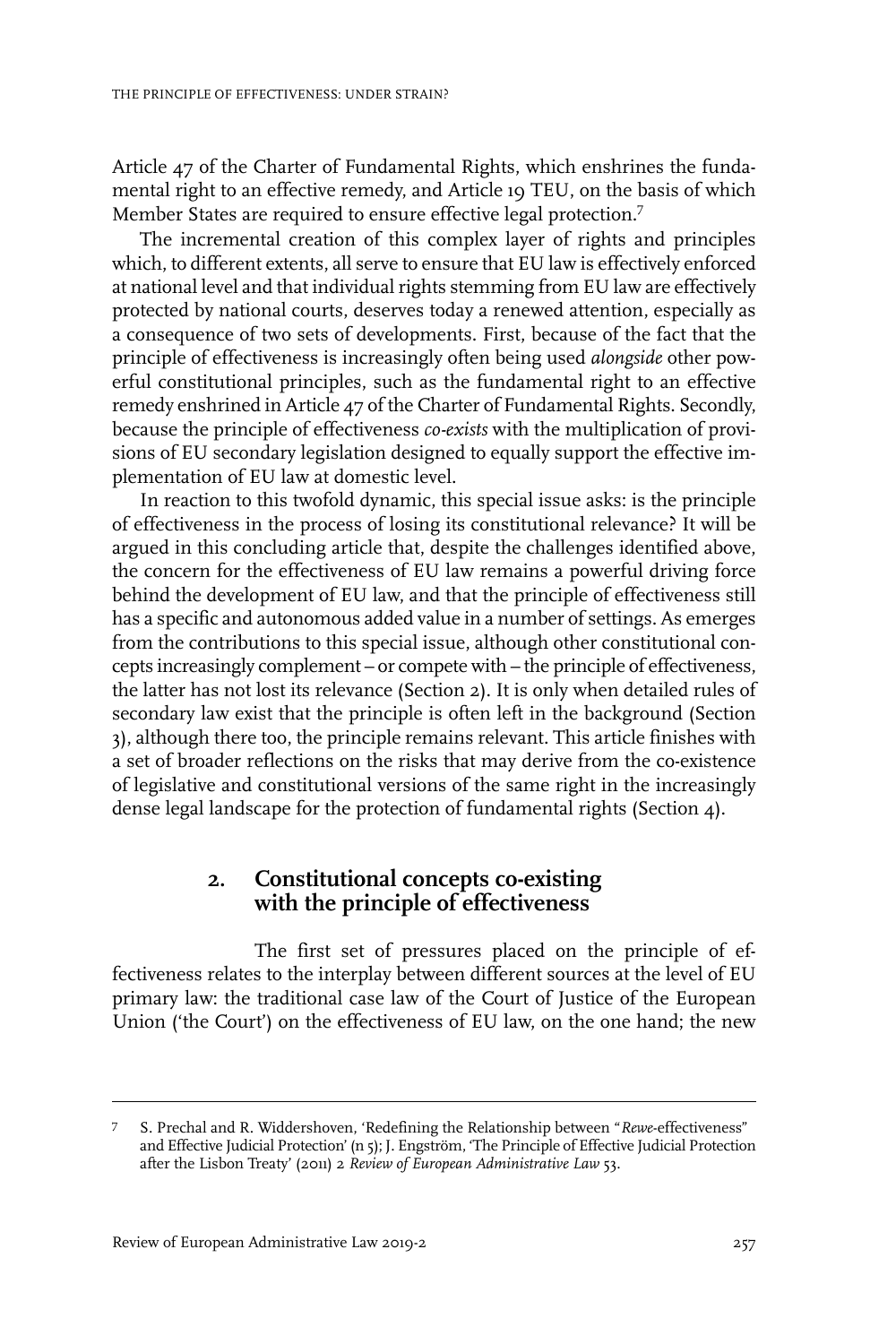wordings of Articles 47 CFR (and the related general principle of EU law) $^8$  on the fundamental right to an effective remedy, as well as Article 19 TEU establishing the EU system of judicial remedies, on the other hand. These themes are explored in two of our contributions. How do the doctrines of effectiveness, the right to an effective remedy and the architecture of the system of judicial remedies interact? While Rob **Widdershoven** investigates the new relationship between the principle of effectiveness and the fundamental right to an effective remedy, Matteo **Bonelli** explores the impact of the new case law on Article 19 TEU on the architecture of the system of judicial remedies in the EU.

Rob **Widdershoven** focuses on the principle of effectiveness and its historical foundations on the one hand, and the fundamental right to an effective remedy enshrined in Article 47 CFR (equated with the corresponding general principle<sup>9</sup>) on the other hand. As noted by several of the contributions to this special issue – especially those by Mariolina **Eliantonio** on environmental policy and by Lilian **Tsourdi** on asylum policy – there is an increasingly prominent role of Article 47 of the Charter in the case law of the Court of Justice on national remedies.<sup>10</sup> Did the Charter right to an effective remedy bury for good the principle of effectiveness?

**Widdershoven** points out that, in recent years, the Court has increasingly clearly distinguished between the right to an effective remedy and the principle of effectiveness in its assessment, giving priority to Article 47 CFR.<sup>11</sup> This article of the Charter triggers varying degrees of scrutiny depending on the area of EU law at stake. However, overall, **Widdershoven** notes that the fundamental right to an effective remedy is given more bite than the *Rewe* principle of effectiveness, at times forcing the national courts to provide for access to a court and remedies not existing in national law. <sup>12</sup>**Widdershoven** also notes that, despite multiple

For the purposes of the present contribution, we will treat the *Johnston* principle of effective judicial protection as equivalent in scope to the fundamental right to an effective remedy en-8 shrined in Article  $47$  of the Charter. This proposed equivalence is warranted by the case law of the Court of Justice, which has, on several occasions, stated that Article 47 currently 'reaffirms' the general principle of effective judicial protection. See, amongst recent examples, Case C-403/16 *El Hassani* [2017] EU:C:2017:960, para. 38; C-348/16 *Sacko* [2017] EU:C:2017:591, para. 31; Case C-73/16 *Puškár* [2017] EU:C:2017:725, para. 59; Case C-723/17 *Craeynest and Others* [2019] EU:C:2019:533. See also the contribution by Lilian Tsourdi in this special issue with specific reference to the asylum policy field.

<sup>9</sup> Ibid.

<sup>&</sup>lt;sup>10</sup> See also on this point P. van Cleynenbreugel, 'Case C-69/10, *Brahim Samba Diouf v. Ministre du Travail, de l'Emploi et de l'Immigration,* Judgment of the Court of Justice (Second Chamber) of 28 July 2011' (2011) 49 *Common Market Law Review* 327; P. van Cleynenbreugel, 'The confusing constitutional status of positive procedural obligations in EU law' (2012) 1 *Review of European Administrative Law* 81.

<sup>&</sup>lt;sup>11</sup> R. Widdershoven, Section 3.4.

<sup>&</sup>lt;sup>12</sup> R. Widdershoven, Section 3.3.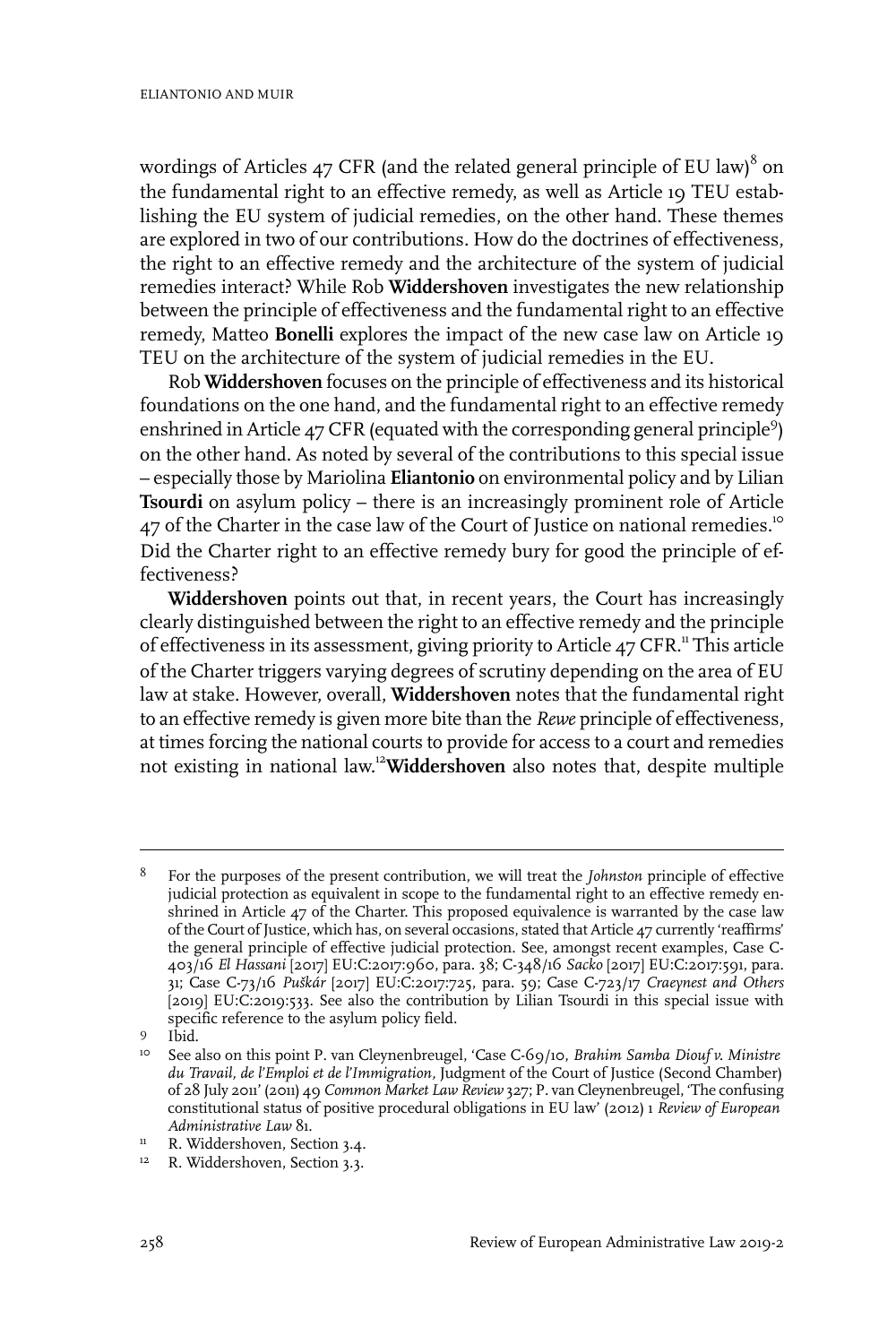overlaps, the principle of effectiveness may not always be subsumed in the right to an effective remedy.<sup>13</sup>

The principle of effectiveness retains a specific added value in a number of fields. **Widdershoven** identifies the rules on the *ex officio* application of EU law by the national courts as areas where the *Rewe* effectiveness will continue to retain relevance beyond Article 47 CFR. The same holds true for rules concerning the requirements under which final administrative decisions or final courts' judgments, being inconsistent with EU law, have to be reviewed. **Widdershoven**'s finding on the continued relevance of the principle of effectiveness is in line with earlier research that interrogated itself on the demarcation between the principle of effectiveness and the right to an effective remedy. It was concluded that *Rewe* effectiveness – despite the concurring principle of effective judicial protection and even its coronation as a fundamental right through Article 47  $CFR -$  is still very much alive and kicking.<sup>14</sup>

It may be recalled that the principle of effectiveness originates in the Member States' duty of loyal cooperation<sup>15</sup>; understood in that light, the principle of effectiveness may not always pursue the same objective as the individual's right to an effective remedy. We could illustrate this by reference to the tensions at stake in the *Melloni*<sup>16</sup> ruling by the Court: the level of protection of the right of the defendant in criminal proceedings under domestic law hindered the ability of the national constitutional court to comply with its duty to ensure the effectiveness of the European Arrest Warrant. In the latter context, the driving forces behind the right to an effective remedy may even conflict with those behind the effectiveness of EU law, which are concerned with ensuring the success of a given EU policy.<sup>17</sup> For a related example, limitations on the number of appeals against a return decision hinder the right to an effective remedy, although they may be deemed to contribute to furthering EU return policy.<sup>18</sup>

<sup>&</sup>lt;sup>13</sup> R. Widdershoven, Section 4.2.

<sup>&</sup>lt;sup>14</sup> J. Krommendijk, 'Is there light on the horizon? The distinction between "Rewe effectiveness" and the principle of effective judicial protection in Article 47 of the Charter after *Orizzonte*' (n 7); S. Prechal and R. Widdershoven, 'Redefining the Relationship between "*Rewe-*effectiveness" and Effective Judicial Protection' (n 5). Safjan and Düsterhaus distinguished four scenarios in the relationship between '*Rewe* effectiveness' and the principle of effective judicial protection, i.e. 'super-position, coexistence, infusion and exclusivity'. M. Safjan and D. Düsterhaus, 'A Union of Effective Judicial Protection: Addressing a Multi-level Challenge through the Lens of Article 47 CFREU' (2014) 33 *Yearbook of European Law* 3, 12.

See Case 33/76 *Rewe*, para. 5 – the first sentence of the second recital of para. 5 and related quote. 15

Case C-399/11 *Stefano Melloni v Ministerio Fiscal* [2013] EU:C:2013:107. 16

<sup>&</sup>lt;sup>17</sup> See further L. Azoulai, 'L'effectivité du droit de l'Union et les droits fondamentaux', in A. Bouveresse and D. Ritleng (eds), *L'effectivité du droit de l'Union européenne* (Bruylant 2018) 234- 236.

See, for instance, European Commission, 'Proposal for a Directive of the European Parliament and of the Council on common standards and procedures in Member States for returning il-18 legally staying third-country nationals (recast)' [2018] COM/2018/634 final. Article 16(1) read in light of Recital (17) explains that the 'appeal against a return decision that is based on a decision rejecting an application for international protection which was already subject to an ef-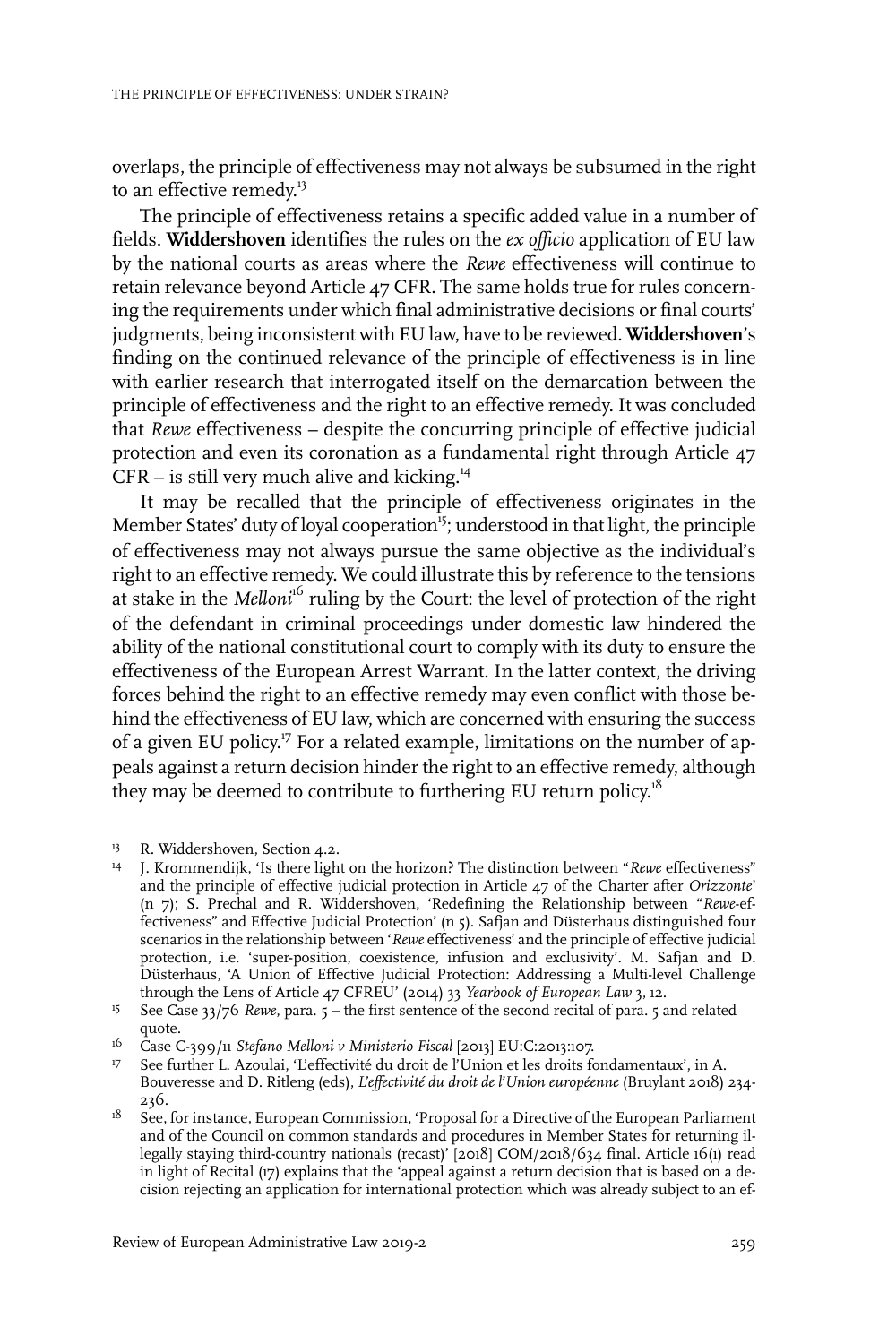The paper by Matteo **Bonelli**, in turn, examines the principle of effectiveness and the right to an effective remedy through a distinct constitutional lens. The important point made by his article is that this principle and this right have in recent months also been used to refine the architecture of the system for the protection of judicial remedies. His argument is that the recent case law of the CJEU on Article 19, inserted in the TEU by the Lisbon Treaty, adds a new and 'truly groundbreaking<sup>19</sup> dimension to the debate on effective judicial protection in the EU.

In **Bonelli**'s view, the Court's approach based on Article 19 TEU allows it to scrutinize a new range of domestic procedural rules that are understood to be of 'structural' or 'constitutional' importance. Article 19 TEU, as it is articulated in the ruling on *Associação Sindical dos Juízes Portugueses*<sup>20</sup> , allows the Court to interpret 'the fields covered by Union law' as being broader than the 'ordinary' scope of Union law, as well as the scope of application of the Charter, extending the reach of EU law to the structuring and functioning of the national judicial systems.<sup>21</sup> On the other hand, the Court's reading of Article 19 TEU allows it to re-assert and possibly enhance its central position in the Union legal system of judicial remedies.<sup>22</sup>

Testimony to the uncertainty in the course taken by the Court of Justice in *Associação Sindical dos Juízes Portugueses* is the disagreement, expressed by some, on its role as a potential 'constitutional moment'<sup>23</sup> in the process of European integration. Indeed, Serena **Menzione** in this special issue casts some doubts on the groundbreaking nature of this ruling: she sees it building on earlier case law and established principles. In particular, she argues that this case merely – albeit particularly strongly – restates the CJEU's role as guardian of the EU judicial system in a European Union based on the founding value of the rule of law, in line with earlier case law such as *Les Verts*. 24

fective judicial remedy should take place before a single level of jurisdiction only'. See also E. Muir and C. Molinari, 'Targeted Impact Assessment of the Commission proposal for a Return Directive (recast) – legal aspects' (European Parliament, LIBE Committee, 2019) europarl.europa.eu/RegData/etudes/STUD/2019/631727/EPRS\_STU(2019)631727\_EN.pdf accessed 24 November 2019, 90 and, more generally, M. Safjan and D. Düsterhaus, 'A Union of Effective Judicial Protection: Addressing a Multi-level Challenge through the Lens of Article 47 CFREU' (n 15) 15-17.

<sup>&</sup>lt;sup>19</sup> M. Bonelli, Section 2.2.

Case C-64/16 *Associação Sindical dos Juízes Portugueses v Tribunal de Contas* [2018] EU:C:2018:117. 20

<sup>&</sup>lt;sup>21</sup> M. Bonelli, Section 4.1.

<sup>&</sup>lt;sup>22</sup> M. Bonelli, Section 4.2.

<sup>&</sup>lt;sup>23</sup> A. von Bogdandy and others, 'Guest Editorial - A Potential Constitutional Moment for the European Rule of Law: The Importance of Red Lines' (2018) 55 *Common Market Law Review* 983, 983.

Case C-294/83 *Les Verts v European Parliament* [1986] EU:C:1986:166. <sup>24</sup>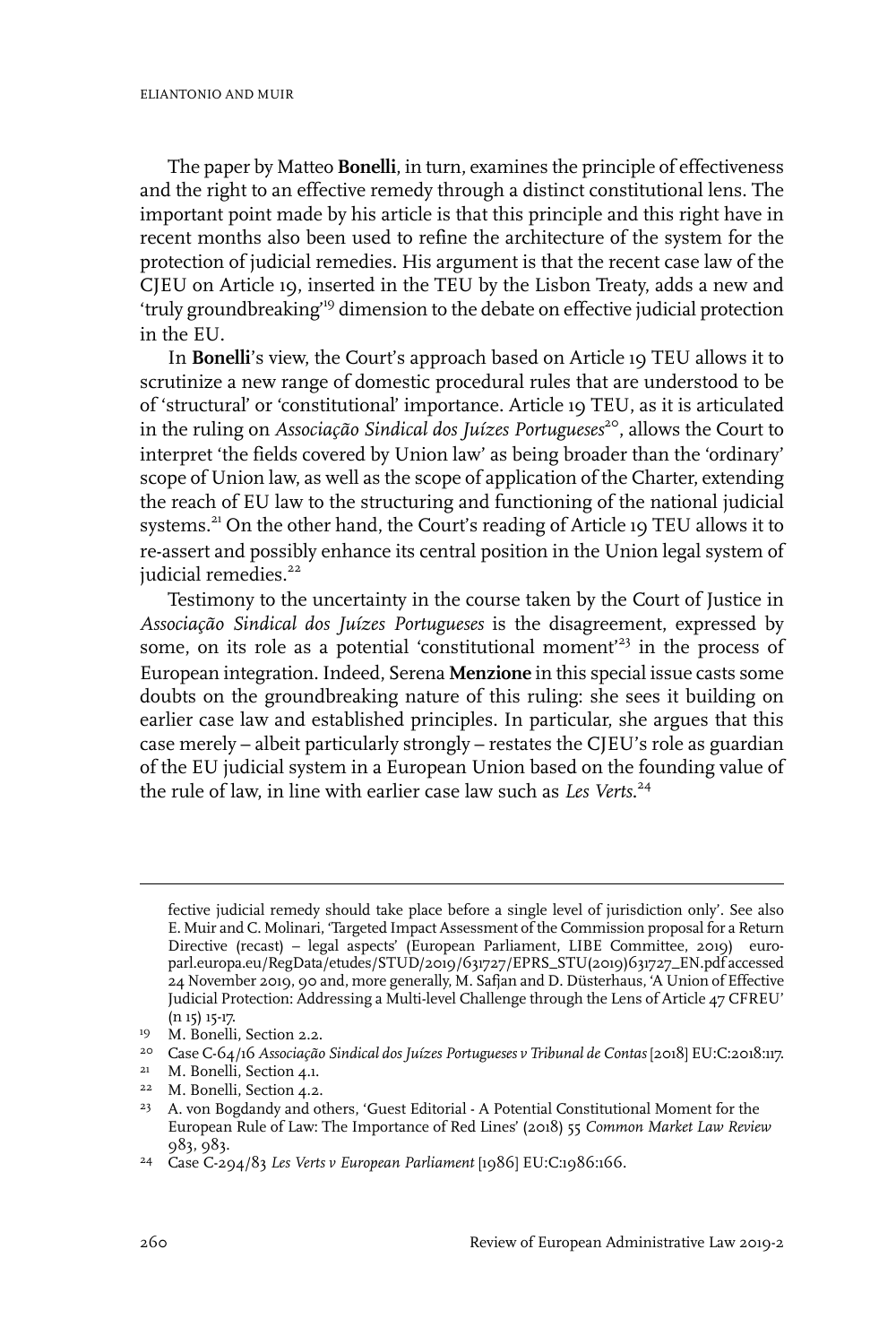### **3. Legislative provisions competing with the principle of effectiveness**

The second set of pressures placed on the principle of effectiveness relates to the interplay between principles protected at the level of EU primary law, and EU secondary law containing rules of a procedural nature. As noted above, almost half a century ago, the Court decided on the *Rewe* case,<sup>25</sup> setting the minimum requirements for national procedural rules when national courts are adjudicating on EU law cases. In a long line of subsequent case law, the Court refined its position with respect to national procedural rules and came to establish a system whereby the principles of equivalence and that of effectiveness apply 'in the absence of EU rules governing the matter'.<sup>26</sup>

While the principles of equivalence and effectiveness have been subject to much writing, the increasing legislative activity of the EU addressing the 'absence' of EU rules governing the matter has been subject to less scrutiny. The EU legislator has increasingly 'proceduralised' secondary EU law, adding *ad hoc* rules of a procedural nature in various instruments and very diverse policy areas, such as environmental, competition, asylum and public procurement law.<sup>27</sup> The rules thereby enshrined in EU legislation contribute to the effectiveness of the relevant instrument, and may enhance judicial protection and facilitate the implementation of the right to an effective remedy. Naturally, as usefully recalled by Rob **Widdershoven** in this special issue<sup>28</sup>, secondary legislation ought to comply with the fundamental right to an effective remedy enshrined in Article 47 of the Charter (and corresponding general principle of effective judicial protection).<sup>29</sup> Furthermore, to the extent that the EU legislative institutions have laid down specific rules regarding procedural issues, there is no doubt that these rules prevail over national procedural law.

What other interactions may we observe between the principle of effectiveness, the right to an effective remedy, and related legislative provisions? This special issue seeks to address this question through the detailed examina-

Case 33/76 *Rewe*. 25

<sup>&</sup>lt;sup>26</sup> Case 33/76 Rewe, para. 5.

<sup>&</sup>lt;sup>27</sup> See, for an overview of the phenomenon, M. Eliantonio and E. Muir, 'Concluding Thoughts: Legitimacy, Rationale and Extent of the Incidental Proceduralisation of EU Law' (2015) 1 *Review of European Administrative Law* 177.

<sup>&</sup>lt;sup>28</sup> R. Widdershoven, Section 2.4.

<sup>&</sup>lt;sup>29</sup> See n 10 (above) on the *Johnston* principle of effective judicial protection being treated as equivalent in scope to the fundamental right to an effective remedy enshrined in Article 47 of the Charter.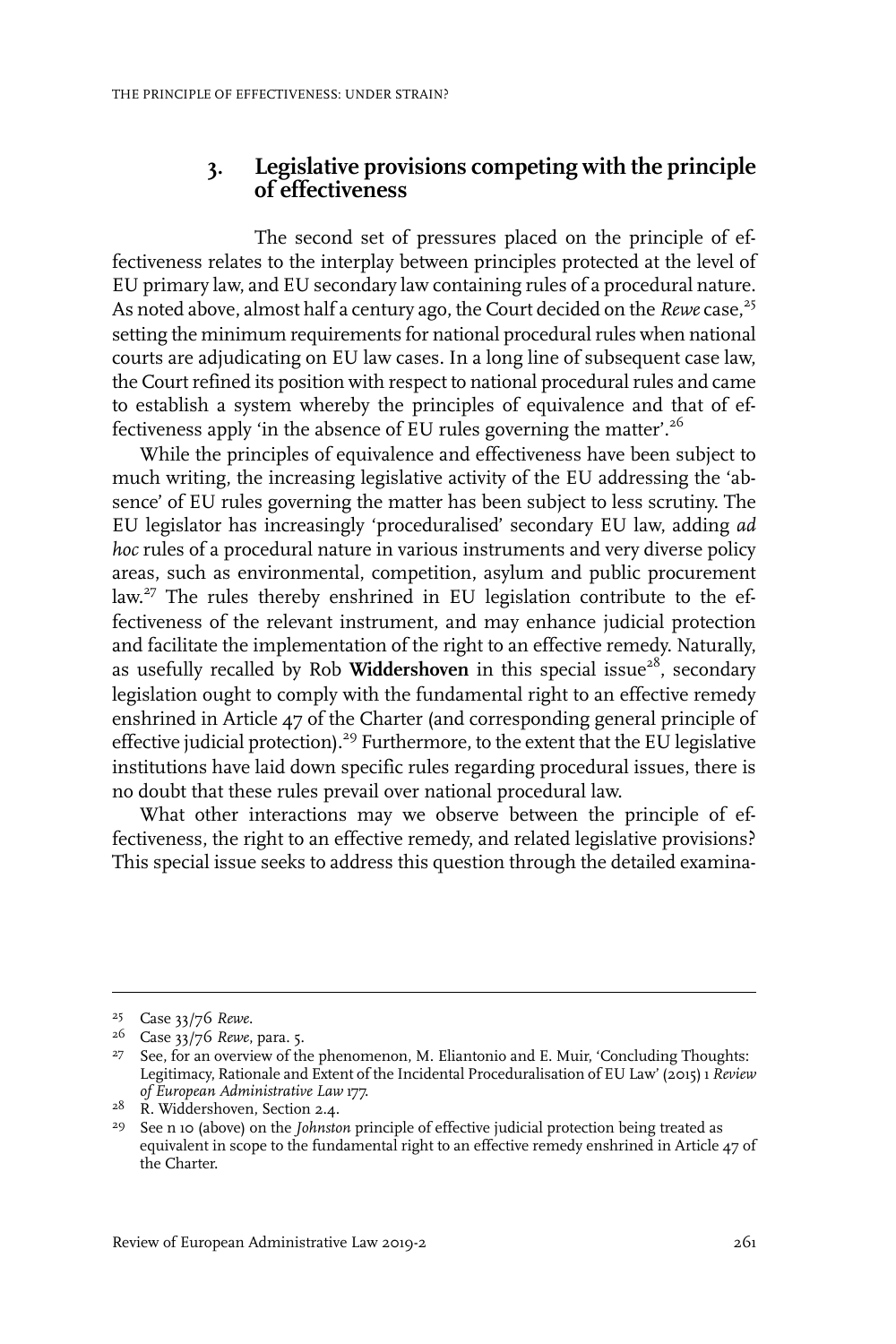tion of the interplay between them in selected policy areas of EU law: criminal law, public procurement, migration and environmental policy.<sup>30</sup>

To start with, and importantly, the presence of EU legislation does not necessarily render the principle of effectiveness inapplicable. This is because, more often than not, secondary rules of a procedural nature set only minimum requirements, which are up to the Member States to flesh out in their implementation process.<sup>31</sup> The policy-specific contributions by Roberto **Caranta**, Valsamis **Mitsilegas**, Mariolina **Eliantonio** and Lilian **Tsourdi** all confirm this conclusion. Legislation provisions such as those mandating Member States to ensure the existence of 'adequate and effective remedies', or 'not prohibitively expensive' procedures in the field of environmental law, as discussion by **Eliantonio**, are a clear example of this limited – or minimum – harmonisation.

Indeed, **Eliantonio** shows that the Court of Justice has concluded on several occasions that national procedural rules implementing European secondary law provisions of a procedural nature still need to comply with the principle of effectiveness and ensure the effectiveness of the underlying policy area.<sup>32</sup> This conclusion resonates with the contribution by **Tsourdi** on asylum policy: she shows that the Court of Justice limited Member States' discretion in the implementation of secondary procedural rules by using the principle of effectiveness as well as Article 47 of the Charter, thereby contributing to enhance the functioning of the policy area.

The principle of effectiveness has not only served to limit the Member States' margin of manoeuvre in the implementation of secondary procedural rules, but has actually also sometimes contributed to boosting the strength of secondary procedural rules. This has been particularly striking in the criminal justice area. **Mitsilegas** indeed concludes that the effectiveness of EU-mandated defence rights has been strengthened by the CJEU's interpretation of EU secondary rules, because of the Court's understanding of effectiveness as including not only the effective enforcement of EU criminal law, but also – importantly – the effective exercise of EU fundamental rights enshrined in secondary law.

However, not all policy areas have witnessed this development. For example, **Caranta** concludes, with respect to the public procurement field, that the principles of effectiveness and the right to an effective remedy have – until recently, for certain – been quite peripheral in the Court's case law. That case law has been dominated by a simple assessment of national procedural rules against the benchmark of EU secondary rules. Quite opposite to **Mitsilegas**, he observes

<sup>&</sup>lt;sup>30</sup> See for instance, for complementary studies in other fields: J. Adams-Prassl, 'Article 47 CFR and the Effective Enforcement of EU Labour Law: Teeth for Paper Tigers?' (2020) *European Labour Law Journal* doi.org/10.1177/2031952520905383

<sup>&</sup>lt;sup>31</sup> This conclusion is shared by M. Safjan and D. Düsterhaus, 'A Union of Effective Judicial Protection: Addressing a Multi-level Challenge through the Lens of Article 47 CFREU' (n 15)10-11.

<sup>&</sup>lt;sup>32</sup> See also V. Mitsilegas, Section 5.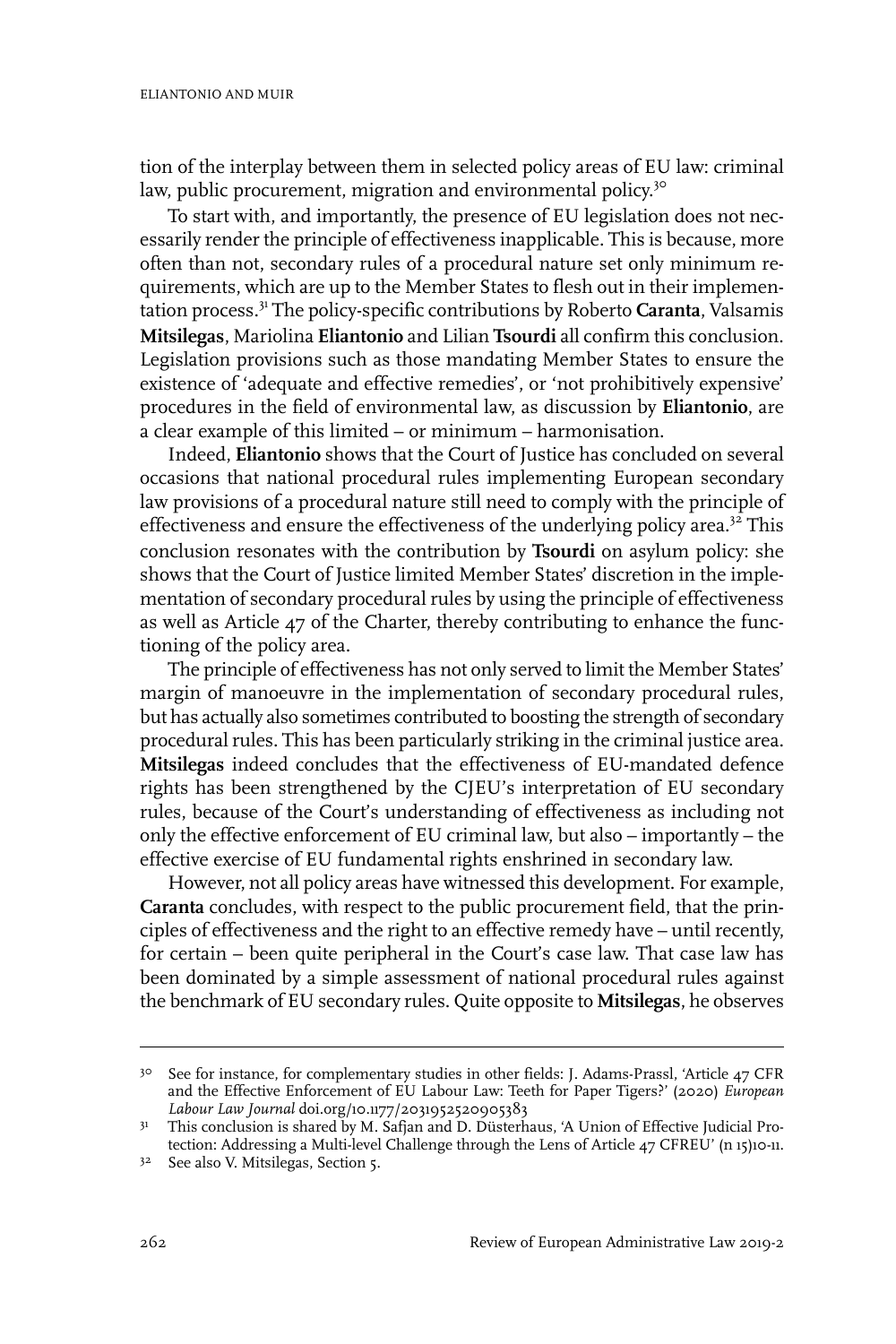that, in fact, reference to the principle of effectiveness and the right to an effective remedy in the CJEU's case law might end up undermining the level of protection of offered by the relevant secondary rules. This is because, according to **Caranta**, 'the Court of Justice has opted for a "peculiar collective understanding" of the right to effective judicial protection under Article 47 of the Charter focusing more on "issues of general design of the system" than on the effective protection of the economic operators' rights'.<sup>33</sup> In this way, the secondary procedural rules, as interpreted by the Court against the tests of effectiveness (and Article 47), might end up reducing the scope for the judicial protection of economic operators.

#### **4. Spillover effects of the expansion EU constitutional principles in conjunction with EU legislation giving them flesh**

The last set of articles is at the junction between the two series of contributions introduced above. They look beyond the specificities of the principle of effectiveness and explore, in broader terms, the spillover effects of the expansion of case law on EU constitutional principles in conjunction with the development of EU legislation giving flesh to these same constitutional principles at domestic as well as EU level.

In her article, Chiara **Favilli** sheds light on the dangers associated with EU legislation providing for detailed procedural rules and setting a low level of protection of rights in the context of EU asylum law. As she powerfully argues, this may have a number of negative effects in domestic legal systems. Firstly, such EU legislation may be used by domestic political actors to support lowering the levels of judicial protection enshrined in national law – especially in politically sensitive fields, such as migration and asylum law, in the recent Italian context.<sup>34</sup> Secondly, as a consequence of the Court's judgment in *Melloni*, it is now established that the existence of procedural rules enshrined in EU legislation may displace constitutional forms of protection that are deemed to constitute a threat to the 'primacy, unity and effectiveness of EU law'.<sup>35</sup>**Favilli** stresses the severe impact that such an approach may have on the rights of asylum seekers, whose procedural rights are increasingly often enshrined in EU legislation.<sup>36</sup>

Thirdly, and most importantly, the author is not convinced that the interpretation of the fundamental right to an effective remedy<sup>37</sup> by the Court of Justice

<sup>33</sup> R. Caranta, 92.

C. Favilli, Section 2. <sup>34</sup>

Case C-399/11 *Melloni* [2013] EU:C:2013:107, para. 60. <sup>35</sup>

C. Favilli, Section 2. <sup>36</sup>

Charter of Fundamental Rights of the European Union [2016] OJ C202/389, art 47. 37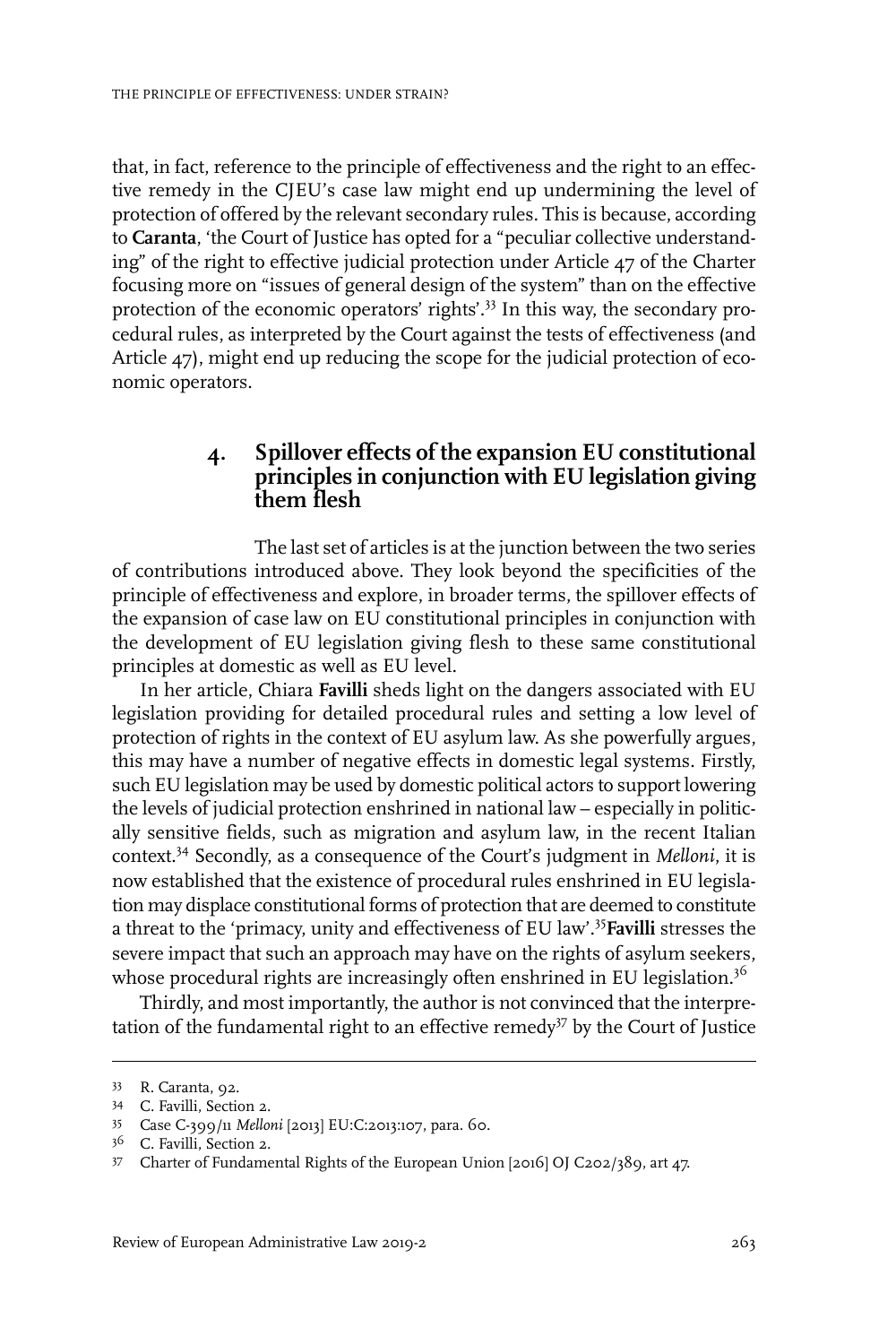of the European Union, in the context of the implementation of related EU legislation<sup>38</sup>, always complies with the case law of the European Convention for Human Rights. To the contrary, she argues that the Court of Justice may have been negatively influenced by the restrictive tone of EU legislation, favoring the efficiency of EU migration and asylum policy over its protective function.<sup>39</sup>

Turning to a different set of fundamental rights – the fundamental rights to equal treatment and to annual paid leave – Elise **Muir** also calls for caution when fundamental rights are invoked alongside EU legislation protecting the same right. The co-existence of the two levels of norms for the protection of a given right enhances the visibility of the said right, and often allows enhancing the protection provided by a given EU right. Yet, it also creates a risk of confusion between the various layers of norms. The danger here is that one type of norm is used instead of the other, in disregard for the system of constitutional checks and balances that the authors of the Treaties have designed at the European  $level<sup>40</sup>$ 

More specifically, **Muir** argues against extending the recent case law on the horizontal direct effect of the Charter (in cases such as *Egenberger*, *IR*, *Bauer*, *Max-Planck* and *Cresco*) <sup>41</sup> beyond situations that are clearly regulated by EU rules other than the Charter *per se*. <sup>42</sup> Otherwise, the Court may be accused of using the Charter to expand the competences of the European Union beyond the constitutional framework set out in the EU Treaties. This, to some extent, echoes the concern expressed by Matteo **Bonelli** in his contribution that the interplay between the various sources for the judicial protection of EU rights may create a feeling that the system for the allocation of competences in the EU is distorted.

## **5. Conclusion**

After more than forty years from the first enunciation of the *Rewe* formula, the continued relevance of contributions such as those collected

 $3^8$  In this context, Favilli examines Directive 2013/32/EU of the European Parliament and of the Council of 26 June 2013 on common procedures for granting and withdrawing international protection [2013] OJ L180/60, art 46 – 'The right to an effective remedy'.

<sup>39</sup> C. Favilli, Section 3.

E. Muir, Section 3.2. <sup>40</sup>

Case C-414/16 *Vera Egenberger v Evangelisches Werk für Diakonie und Entwicklung e.V.* [2018] 41 EU:C:2018:257; Case C-68/17 *IR v JQ* [2018] EU:C:2018:696; Joined Cases C-569/16 and C-570/16 *Stadt Wuppertal v Maria Elisabeth Bauer and Volker Willmeroth v Martina Broßonn* [2018] EU:C:2018:871; Case C-684/16 *Max-Planck-Gesellschaft zur Förderung der Wissenschaften eV v Tetsuji Shimizu* [2018] EU:C:2018:874; Case C-193/17 *Cresco Investigation GmbH v Markus Achatzi* [2019] EU:C:2019:43.

<sup>4&</sup>lt;sup>2</sup> E. Muir, Section 3.3.2.